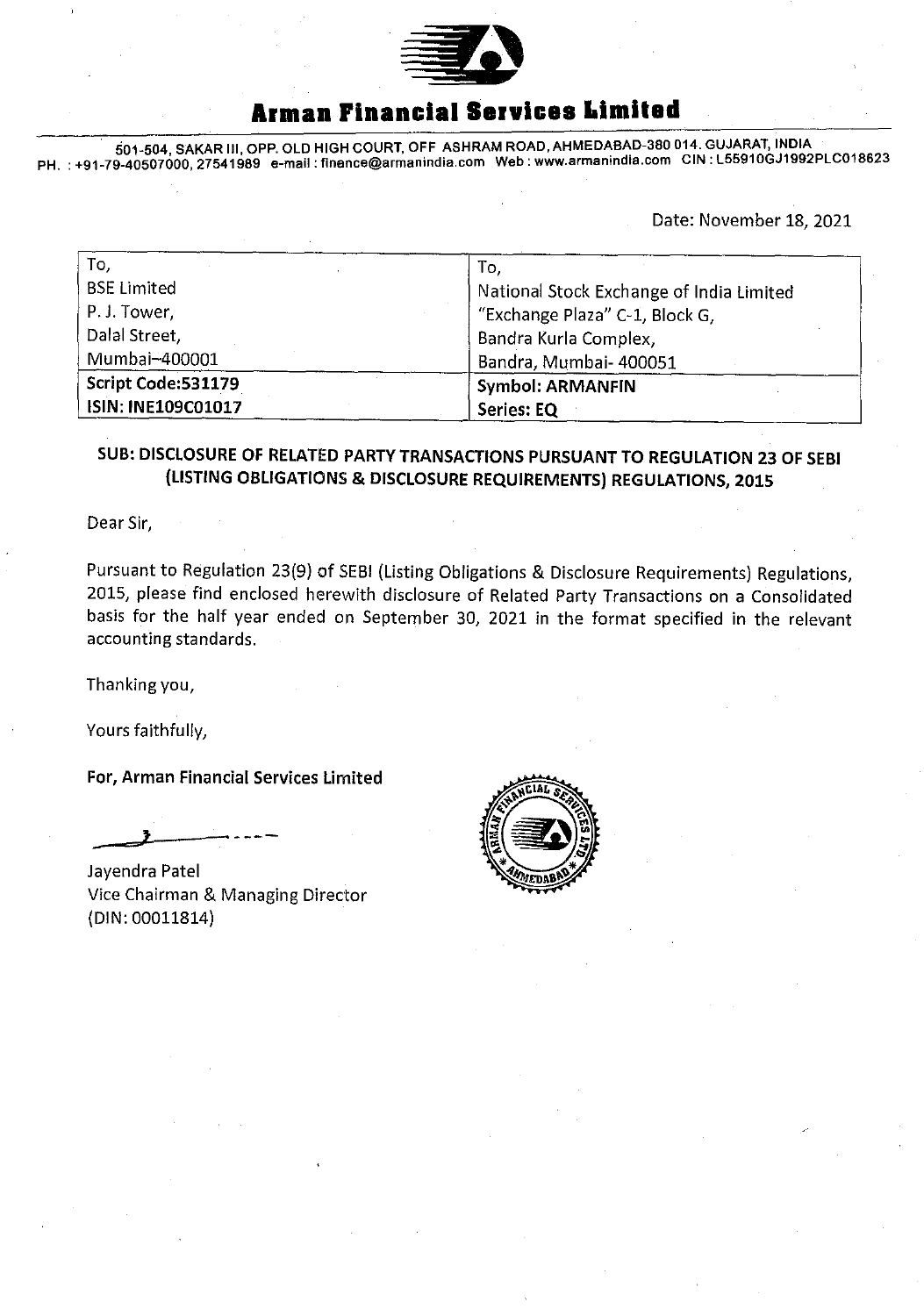

### **Armen Financial Services Limited**

501 -504, SAKAR (II, OPP. OLD HIGH COURT, OFF ASHRAM ROAD, AHMEDABAD-380 014. GUJARAT, INDIA PH. :+91-79-40507000,27541989 e-mail: finance@armanindia.com Web: www.arrnanindia.com CIN L55910GJ1992PLC018623

### Details of Related Party Transactions Pursuant to Regulation 23(9) of SEBI (Listing Obligations & Disclosure Requirements) Regulations, 2015

List of Related Parties with whom transactions have taken place during the year (consolidated Basis):

#### A) Key Managerial Personnel

| Mr. Jayendra Patel | (Vice Chairman & Managing Director)                    |  |  |
|--------------------|--------------------------------------------------------|--|--|
| Mr. Aalok Patel    | (Joint Managing Director)<br>(Chief Financial Officer) |  |  |
| Mr. Vivek Modi     |                                                        |  |  |
| Mr. Jaimish Patel  | (Company Secretary)                                    |  |  |

#### B) Other Directors and Relatives of Key Managerial Personnel

| Name of party       | <b>Related party relationship</b>      |  |  |  |
|---------------------|----------------------------------------|--|--|--|
| Mr. Alok Prasad     | Independent Director                   |  |  |  |
| Mr. K. D. Shah      | Independent Director                   |  |  |  |
| Mr. Ramakant Nagpal | Independent Director                   |  |  |  |
| Mrs. Geeta Solanki  | Independent Director                   |  |  |  |
| Mr. Mridul Arora    | <b>Nominee Director</b>                |  |  |  |
| Mrs. Ritaben Patel  | Non Executive Director                 |  |  |  |
| Mr. Aakash Patel    | Non Executive Director                 |  |  |  |
| J. B. Patel (HUF)   | Key Managerial personnel is Karta      |  |  |  |
| Raj Enterprise      | Key Managerial personnel is proprietor |  |  |  |
| J. B. Patel & Co.   | Key Managerial personnel is co-owner   |  |  |  |
| Mrs. Sajni Patel    | Relative of Key Managerial Personnel   |  |  |  |
| Aalok Patel (HUF)   | Key Managerial personnel is Karta      |  |  |  |
| Aakash Patel (HUF)  | Director is Karta                      |  |  |  |
|                     |                                        |  |  |  |

C) Relative of Key Managerial Personnel and their enterprise with whom transaction have taken place during the year

Namra Holdings & Consultancy Services LLP Key Managerial Personnel is Partner